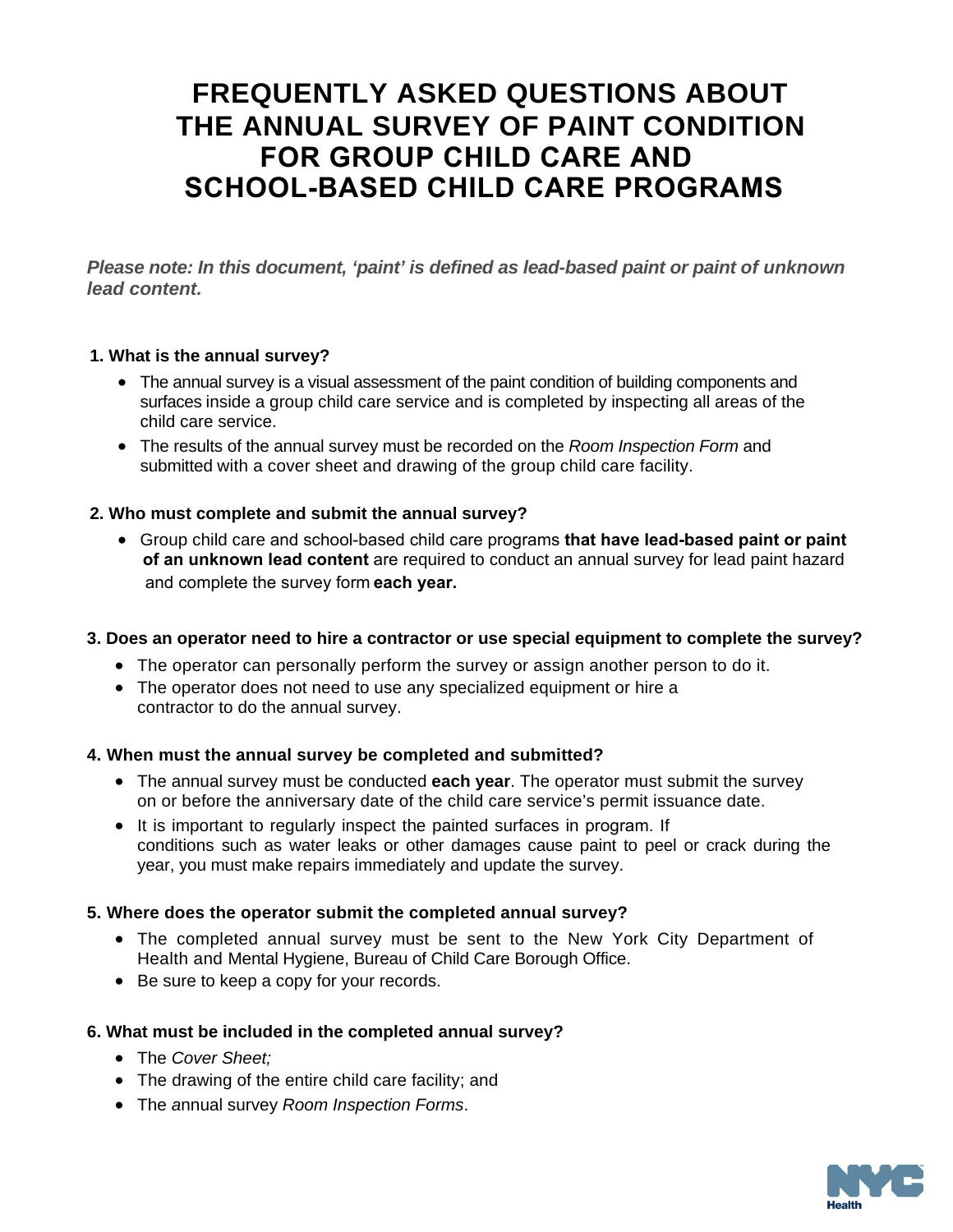

## **7. How does the child care operator complete the annual survey?**

- **Part A:** First, make a neat hand drawing of the entire child care facility (See sample drawing of a child care on page 3).
	- 1. Label each room clearly with room name or description. For example: blue room; infant room; office; hallway. Also identify non-child occupied areas (for example, janitor's closet) on the drawing.
	- 2. Then, number each wall for each room on the drawing. The wall with the doorway or entrance is Wall #1. Starting at the entrance and facing into the room, the walls should be numbered in a clockwise direction as shown in the diagram above. If there is more one doorway or entrance, one doorway should be designated as the reference point.
- **Part B:** Fill out the *annual survey Room Inspection Form* for each room using one or more forms for each room. See the Sample Room Inspection Form on page 4.
	- 1. Walk around the room and look at each painted component. Remember to include the ceiling and built-in furniture, such as cubbies and shelves. Use the list of components commonly found in child cares on page 5 to guide you.
	- 2. Record all components that have peeling paint or are impact, friction, or chewable surfaces on the Room Inspection Form.
		- Impact surfaces surfaces that may be routinely hit by objects or by closing doors.
		- Friction surfaces surfaces that bind or rub together such as windows or doors.
		- Chewable surfaces all interior painted window sills, and other surfaces which may have been chewed by children.
	- 3. For each component with peeling paint and each impact, friction, or chewable surface:
		- Write in the color of the component in the 'Color' column.
		- Write in the wall number where the component is located. Refer to your facility drawing. If there is more than one of the same type of component on the same wall, provide full description, for example: 2nd cupboard on the left side; window sill on the right side.
		- Estimate the total surface area of the peeling paint as described in the chart below. Mark the condition of the surface as 'intact', 'fair', or 'poor' in the 'Condition' column. See definitions in the chart on page 3.
	- 4. Write in the date that repairs were done on the peeling paint or other surfaces.
	- 5. Indicate in the Comments section if all components in the room are intact.
	- 6. Include other information in the Comments section.

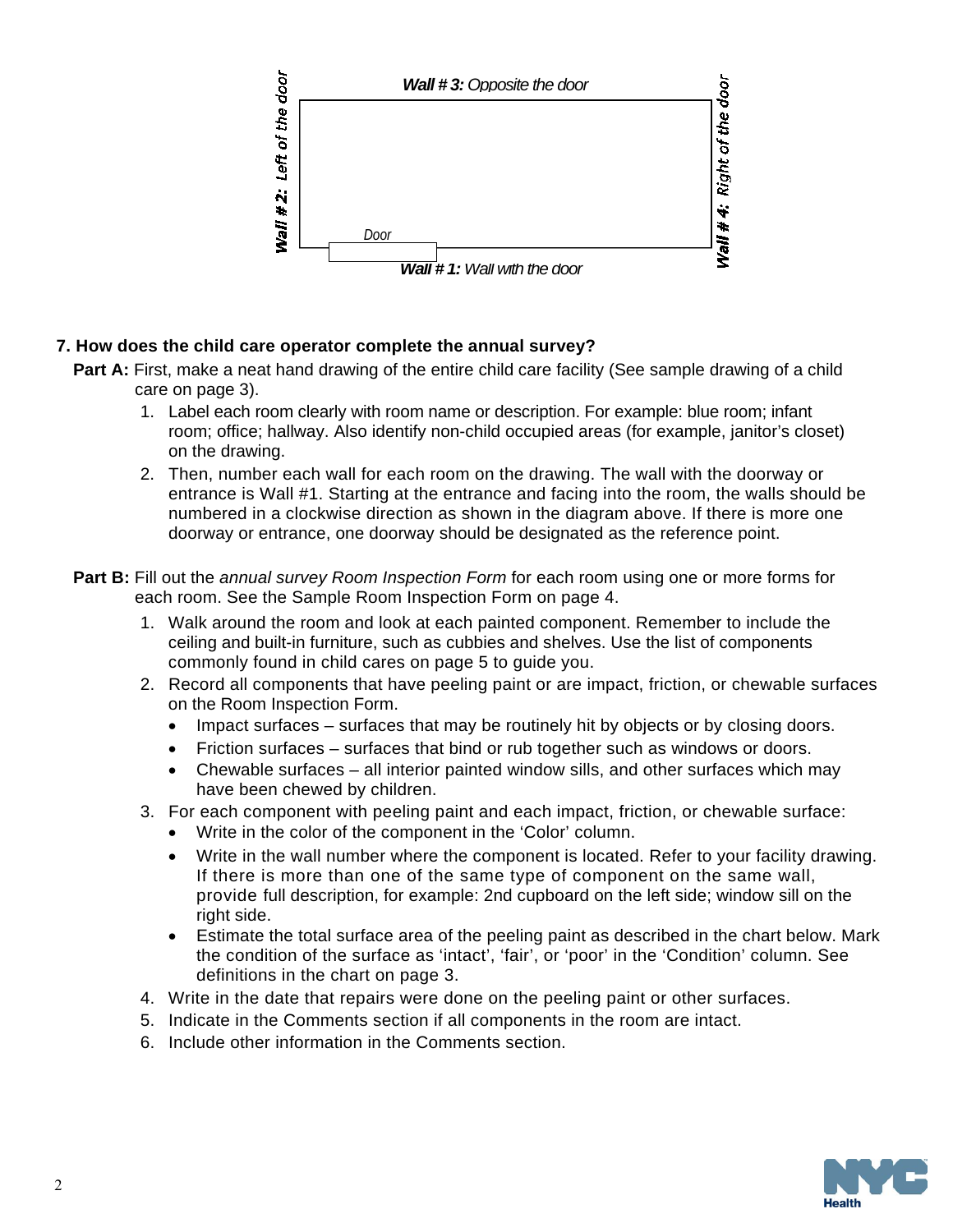# **Definitions of Intact, Fair, and Poor Paint Condition**

| <b>Intact</b> | No peeling paint on the component. Entire surface is intact.                                                                                                                                                                                                                                         |
|---------------|------------------------------------------------------------------------------------------------------------------------------------------------------------------------------------------------------------------------------------------------------------------------------------------------------|
| Fair          | For large components, such as walls, ceilings, floors, and doors: less than or equal to 2 square<br>feet of peeling or damaged paint.<br>For small components, such as baseboards, moldings, and window frames: less than or equal<br>to 10% of the total surface area has peeling or damaged paint. |
| Poor          | For large components, such as walls, ceilings, floors, and doors: more than 2 square feet of<br>peeling or damaged paint.<br>For small components, such baseboards, moldings, and window frames: more than 10% of<br>the total surface area has peeling or damaged paint.                            |

- 8. What if the operator finds peeling paint in the group child care#JW cc'!VUgYX'W J'X'WUFY'dfc[fUa? **Any peeling paint in group child care services must be repaired safely and immediately.** 
	- If the peeling paint is in 'poor' condition (see the definitions of paint condition above) only workers who have received training in safe work practices can make these repairs.
	- If you have a maintenance person, that person must be trained in safe work practices before he/she fixes lead paint hazards or disturbs lead paint during other repair activities.

# 9. Who can repair peeling paint in group child care#JW cc`!VUgYX'W J`X'WUFY'dfc[fUa?

Only workers who have been trained in safe work practices can repair peeling paint in group child care services. Acceptable training programs include:

- "Lead Safety for Remodeling, Repair, and Painting," a one day course of the U.S. Environmental Protection Agency (EPA) and the Department of Housing and Urban Development (HUD). This course is available from the New York City Department of Housing, Preservation and Development (HPD). Call 311 for information.
- EPA-Certified Lead Abatement Worker, a two day course.

# **Sample Drawing of a Child Care Dfc[fla**



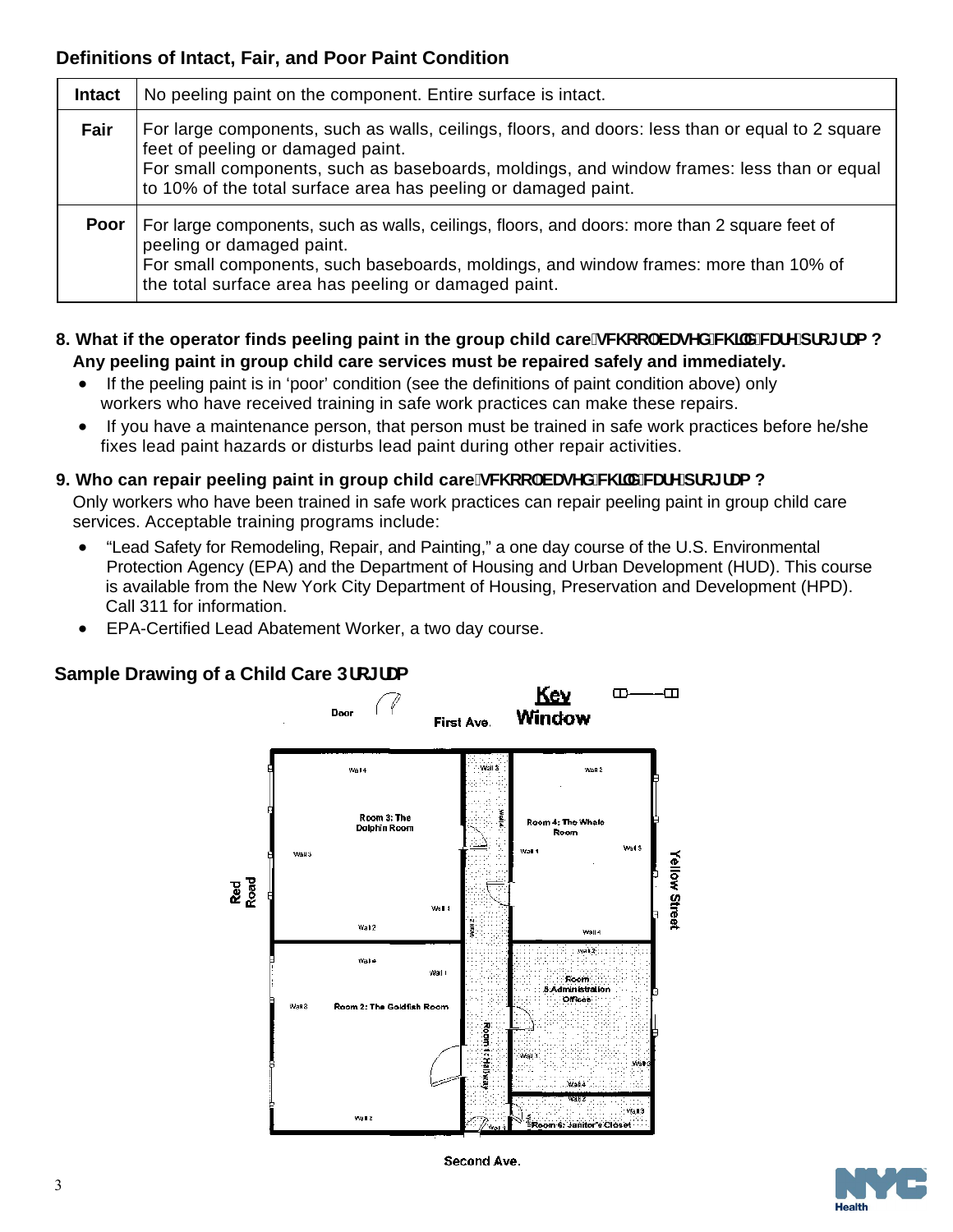# **Sample Room Inspection Form**

|                                    | March 3, 2008           |             | 6                  | 1234         |
|------------------------------------|-------------------------|-------------|--------------------|--------------|
| Date:                              | Page                    | of          | <b>Permit No.:</b> |              |
|                                    |                         | Jack & Jill |                    |              |
| <b>Name of Child Care Service:</b> |                         |             |                    |              |
|                                    |                         | #3          |                    | Dolphin Room |
|                                    | Room No. (from sketch): |             | <b>Room Name:</b>  |              |

| Room<br><b>Component</b> | <b>Component</b><br><b>Color</b> | <b>Location</b>             | <b>Condition</b> | <b>Type</b><br>of Surface | <b>Date</b><br><b>Repaired</b> |
|--------------------------|----------------------------------|-----------------------------|------------------|---------------------------|--------------------------------|
| <b>Example: Door</b>     | <b>Blue</b>                      | Wall #1                     | Fair             | Impact                    | 02/01/05                       |
| <b>Window Sill</b>       | <b>Yellow</b>                    | Right Window,<br>Wall $# 3$ | <b>Intact</b>    | Chewable                  | 02/01/08                       |
| Window                   | Yellow                           | Right Window,<br>Wall $#3$  | Fair             | Friction                  | 02/01/08                       |
| Wall #4                  | Green                            | Wall #4                     | Fair             | N/A                       | 02/01/08                       |
|                          |                                  |                             |                  |                           |                                |
|                          |                                  |                             |                  |                           |                                |
|                          |                                  |                             |                  |                           |                                |
|                          |                                  |                             |                  |                           |                                |
|                          |                                  |                             |                  |                           |                                |
|                          |                                  |                             |                  |                           |                                |
|                          |                                  |                             |                  |                           |                                |
|                          |                                  |                             |                  |                           |                                |
|                          |                                  |                             |                  |                           |                                |
|                          |                                  |                             |                  |                           |                                |
|                          |                                  |                             |                  |                           |                                |
|                          |                                  |                             |                  |                           |                                |

**Comments:** \_\_\_\_\_\_\_\_\_\_\_\_\_\_\_\_\_\_\_\_\_\_\_\_\_\_\_\_\_\_\_\_\_\_\_\_\_\_\_\_\_\_\_\_\_\_\_\_\_\_\_\_\_\_\_\_\_\_\_\_\_\_\_\_\_\_\_\_\_\_\_\_\_\_\_\_\_ **At time of Annual Survey, all other painted surfaces were intact and there were no other**   $\blacksquare$   $\blacksquare$   $\blacksquare$   $\blacksquare$   $\blacksquare$   $\blacksquare$   $\blacksquare$   $\blacksquare$   $\blacksquare$   $\blacksquare$   $\blacksquare$   $\blacksquare$   $\blacksquare$   $\blacksquare$   $\blacksquare$   $\blacksquare$   $\blacksquare$   $\blacksquare$   $\blacksquare$   $\blacksquare$   $\blacksquare$   $\blacksquare$   $\blacksquare$   $\blacksquare$   $\blacksquare$   $\blacksquare$   $\blacksquare$   $\blacksquare$   $\blacksquare$   $\blacksquare$   $\blacksquare$   $\blacks$ **interior window sills.** 

\_\_\_\_\_\_\_\_\_\_\_\_\_\_\_\_\_\_\_\_\_\_\_\_\_\_\_\_\_\_\_\_\_\_\_\_\_\_\_\_\_\_\_\_\_\_\_\_\_\_\_\_\_\_\_\_\_\_\_\_\_\_\_\_\_\_\_\_\_\_\_\_\_\_\_\_\_\_\_\_\_\_\_\_\_\_\_\_

\_\_\_\_\_\_\_\_\_\_\_\_\_\_\_\_\_\_\_\_\_\_\_\_\_\_\_\_\_\_\_\_\_\_\_\_\_\_\_\_\_\_\_\_\_\_\_\_\_\_\_\_\_\_\_\_\_\_\_\_\_\_\_\_\_\_\_\_\_\_\_\_\_\_\_\_\_\_\_\_\_\_\_\_\_\_\_\_

\_\_\_\_\_\_\_\_\_\_\_\_\_\_\_\_\_\_\_\_\_\_\_\_\_\_\_\_\_\_\_\_\_\_\_\_\_\_\_\_\_\_\_\_\_\_\_\_\_\_\_\_\_\_\_\_\_\_\_\_\_\_\_\_\_\_\_\_\_\_\_\_\_\_\_\_\_\_\_\_\_\_\_\_\_\_\_\_

\_\_\_\_\_\_\_\_\_\_\_\_\_\_\_\_\_\_\_\_\_\_\_\_\_\_\_\_\_\_\_\_\_\_\_\_\_\_\_\_\_\_\_\_\_\_\_\_\_\_\_\_\_\_\_\_\_\_\_\_\_\_\_\_\_\_\_\_\_\_\_\_\_\_\_\_\_\_\_\_\_\_\_\_\_\_\_\_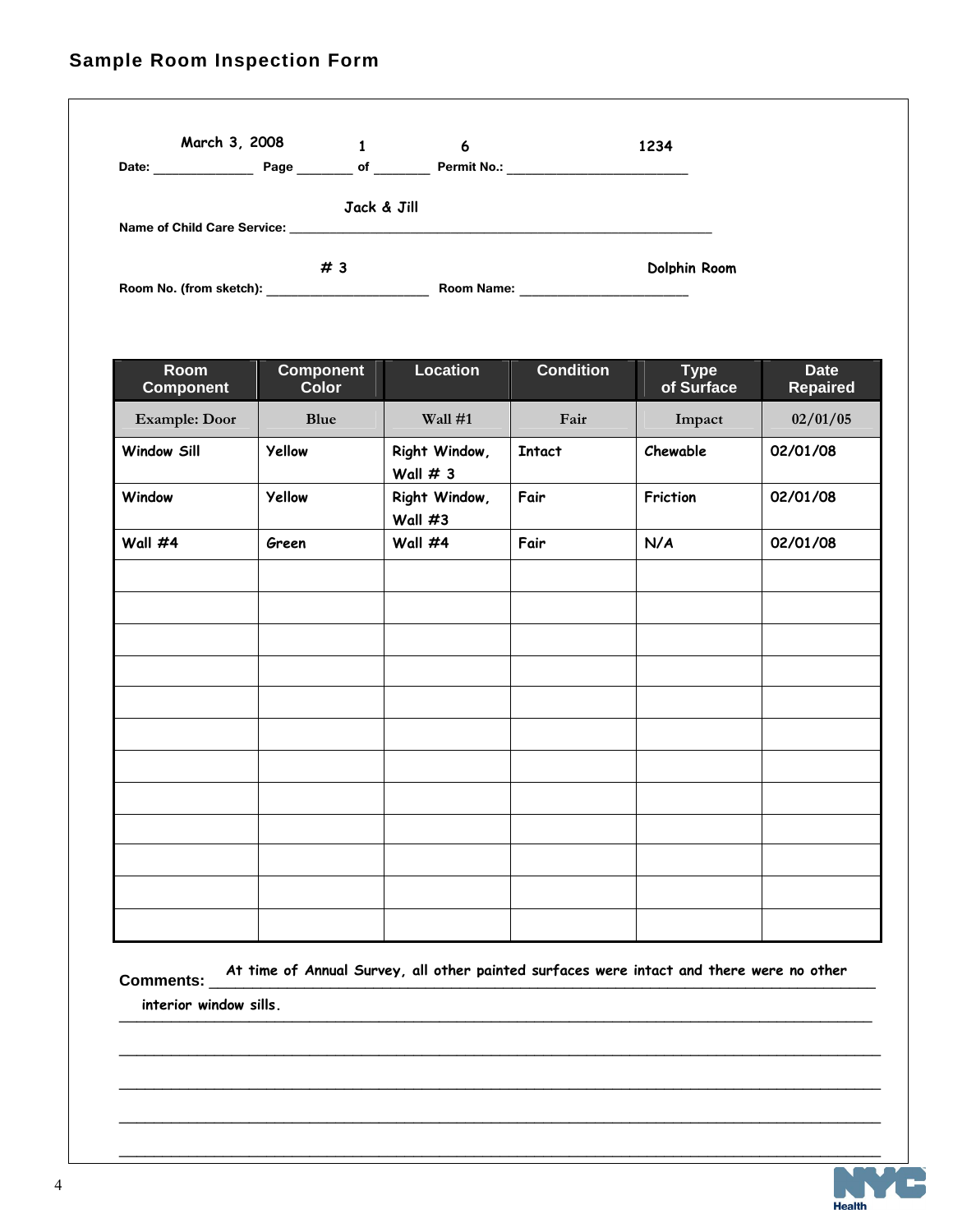5

# **List of Room Components Commonly Found in Child Care Services**

### **Walls**

- Wall
- Bulletin Board
- Molding (Moldings May Also Be Present On Ceilings)

# **Doors**

- Door
- Security Gate
- Baseboard
- Chair Rail
- Wall Mural
- Door Frame

 Window Frame Window Apron

## **Windows**

- Window Sash
- Window Sill
- Window Guard

## **Stairs**

- Hand Rail or Railing
- Newel Post
- Stair Riser

# **Storage and Associated Components**

- Cabinet
- Coat Rack
- Cubbies
- Shelves

## **Heat Sources and Associated Components**

- Radiator
- (Steam) Pipe

## **Others**

- Ceiling
- Electrical Conduit
- Fire Alarm Box

 Closet Countertop

• Landing • Stair Tread

- Medicine Cabinet
- Radiator Cover and Pipe Cover
- Column
- Electrical Panel
- Floor

**Health**